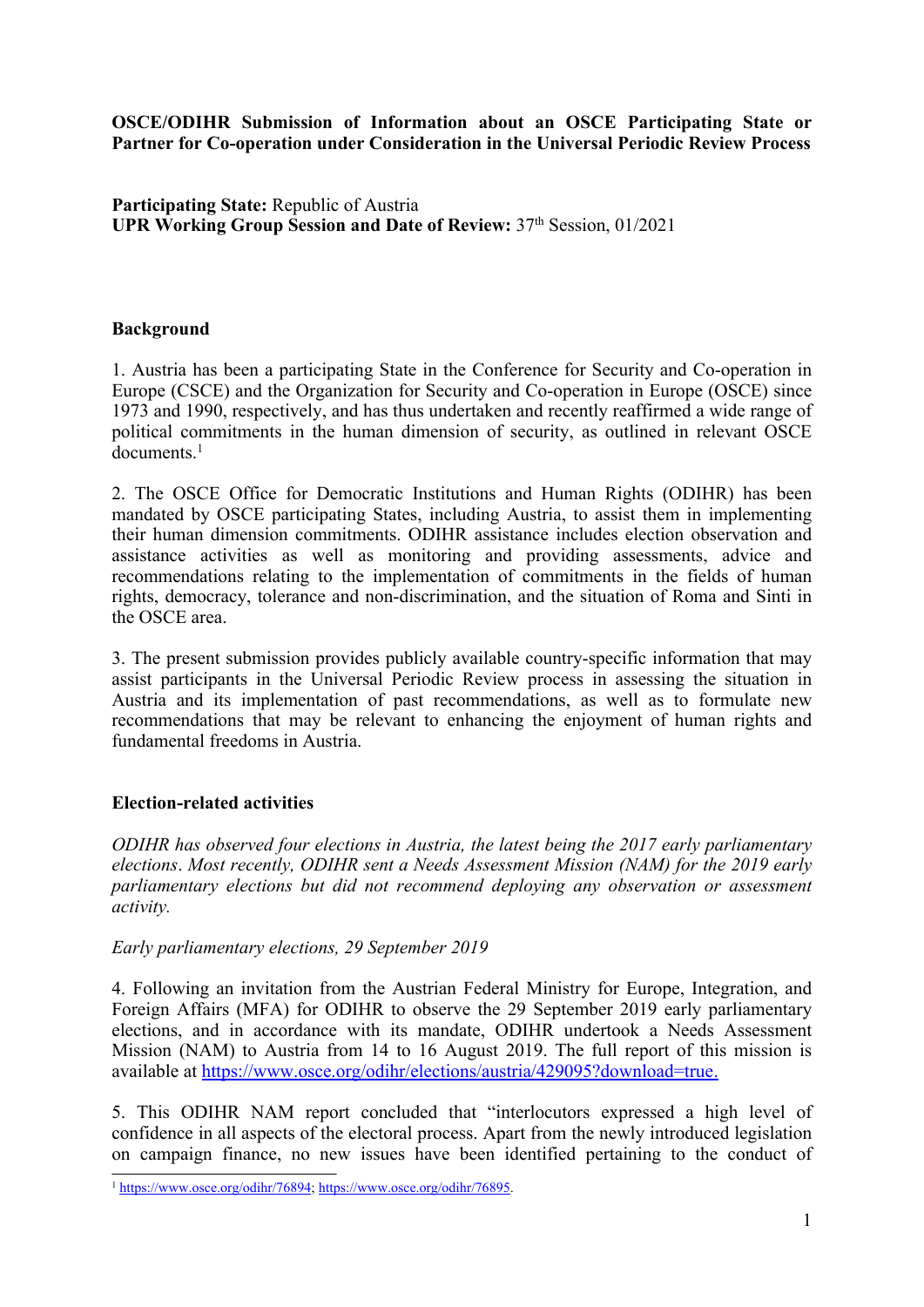elections that would benefit from <sup>a</sup> new assessment by ODIHR. Based on this, the ODIHR NAM did not recommend deploying an election-related activity for the early parliamentary elections of September 2019. However, ODIHR encouraged the Austrian authorities to consider the issues raised by interlocutors in discussions with the ODIHR NAM, as well as the previous ODIHR recommendations, including with regard to campaign finance, many of which remain unaddressed."

### *Early parliamentary elections, 15 October 2017*

6. Following an invitation from the Austrian Federal Ministry for Europe, Integration, and Foreign Affairs (MFA) to observe the early parliamentary elections, and based on the recommendation of the corresponding Needs Assessment Mission (NAM) ODIHR experts had conducted in Austria from 23 to 25 August 2017<sup>2</sup>, ODIHR deployed an Election Assessment Mission (EAM) to Austria from 29 September to 20 October 2017.

7. According to the 2017 ODIHR EAM Final Report "the elections reflected Austria'<sup>s</sup> vibrant democracy. The campaign was lively, with civil and political freedoms fully respected. The media provided extensive and varied coverage that enabled voters to make an informed choice. Although aspects of election-related legislation could be improved, the election was effectively administered and enjoyed <sup>a</sup> high level of public confidence". The full EAM repor<sup>t</sup> is available at <https://www.osce.org/odihr/elections/austria/370866?download=true>.

8. ODIHR, within its mandate, offered 17 recommendations including the following 4 priority recommendations: 3

- a) The authorities should take steps to ensure citizens' rights of access to information on all aspects of elections are in line with Austria'<sup>s</sup> international obligations, by ensuring guarantees in law are clear and comprehensive and by proactively putting relevant information into the public domain and providing easy, effective, quick, and practical access to such information.
- b) To ensure effective oversight of political finance and campaign expenditures, the Court of Audit should be empowered to audit political parties' accounts on the same basis as other institutions receiving public funds, and should be provided the necessary resources to carry out these duties.
- c) In line with previous ODIHR recommendations, and to ensure that effective remedies are available to all citizens, steps should be considered to enable more types of electoral disputes to be resolved by <sup>a</sup> judicial body before Election Day, including disputes regarding candidates' right to stand for elections.
- d) To safeguard the impartiality of the election administration and preven<sup>t</sup> conflicts of interest, candidates and sitting MPs could be restricted from serving on election boards and steps could be explored to ensure that polling station boards are composed of members from more than one political party.

*Electoral Follow-up in Austria*

<sup>&</sup>lt;sup>2</sup> The full ODIHR NAM report is available at

<https://www.osce.org/odihr/elections/austria/345201?download=true>.

<sup>&</sup>lt;sup>3</sup> In paragraph 25 of the 1999 OSCE Istanbul Document, OSCE participating States committed themselves "to follow up promptly on ODIHR'<sup>s</sup> election assessment and recommendations".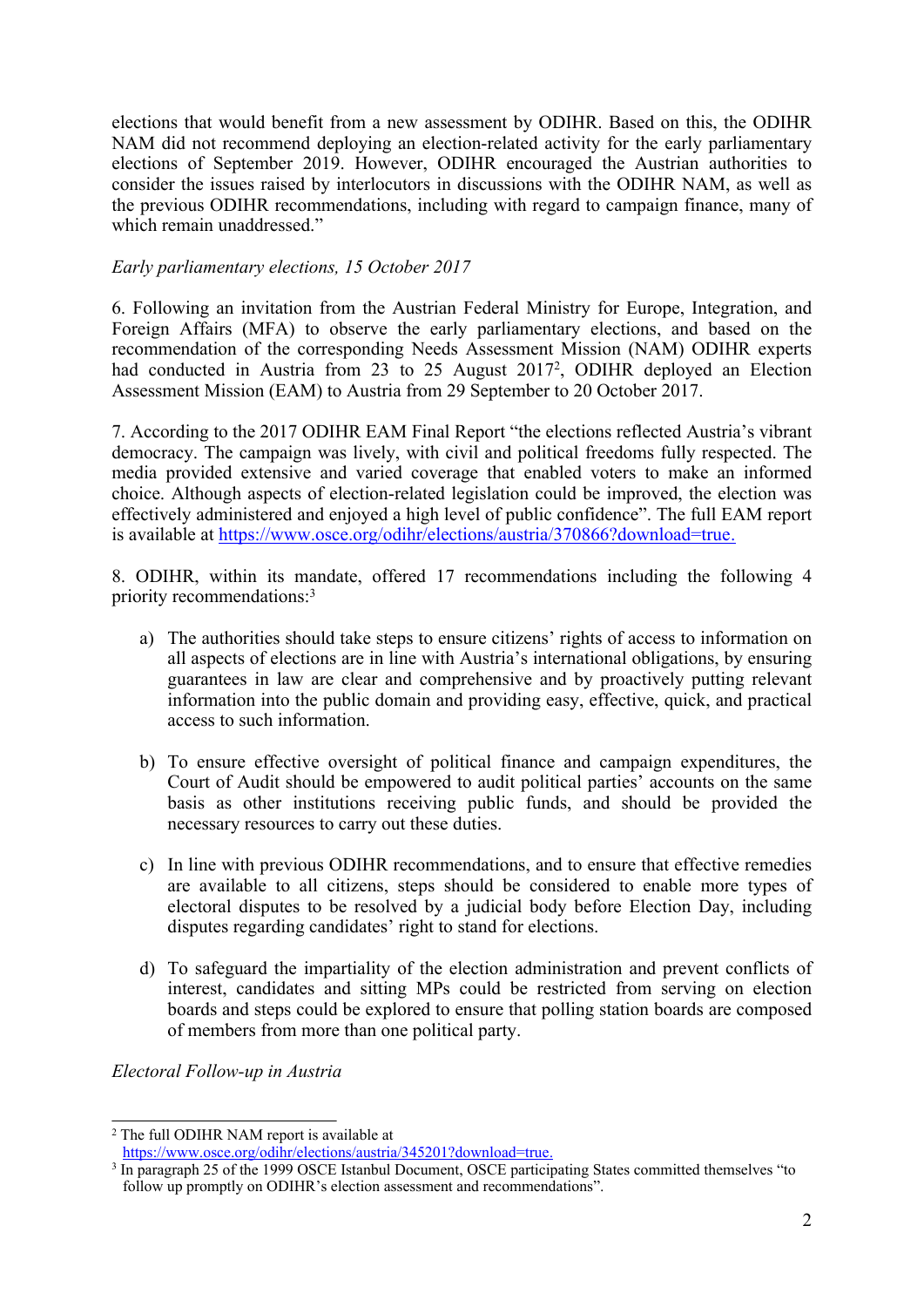9. ODIHR missions final reports include priority recommendations and, as such, are treated as <sup>a</sup> central element of any follow-up process. In view of the above-mentioned, ODIHR visited Vienna to present the ODIHR EAM final report on the 15 October 2017 early<br>parliamentary elections. ODIHR experts presented the report's findings and parliamentary elections. ODIHR experts presented the report'<sup>s</sup> findings and recommendations in the Austrian Parliament, to around 100 representatives from political parties, the Ministry of Interior, other governmen<sup>t</sup> and municipal agencies, and civil society.

10. Discussions at this presentation focussed on ODIHR'<sup>s</sup> recommendations on citizens' right of access to information on all aspects of elections, the effective oversight of campaign finance, timely and comprehensive access for electoral dispute resolution and safeguarding the impartiality of the election administration. The participants discussed <sup>a</sup> number of other topics, including refining the electoral system, election observation by civil society, postal voting and election-day procedures, as well as lifting criminal liability for defamation.

11. The Austrian authorities stated their intention to follow up on recommendations during the anticipated electoral reform. ODIHR confirmed its willingness to suppor<sup>t</sup> the reform, including through <sup>a</sup> review of legal amendments and with technical expertise on certain processes, in line with its mandate and upon reques<sup>t</sup> of the host country. It should be noted that the electoral reform was suspended due to early parliamentary elections in 2019.

# *Presidential Election, 24 April, 22 May and 4 December 2016*

12. Following an invitation from the Austrian Federal Ministry for Europe, Integration, and Foreign Affairs (MFA) to observe the repea<sup>t</sup> second round of the presidential election, and based on the recommendation of <sup>a</sup> Needs Assessment Mission (NAM) conducted from 25 to 26 August 4 , ODIHR deployed an Election Expert Team (EET) to Austria from 28 November to 9 December with <sup>a</sup> special focus on the legal framework for postal voting and election day procedures.

13. According to the 2016 ODIHR EET Final Report, "the repea<sup>t</sup> second round of the election was administered in an efficient and professional manner. The election took place against the backdrop of the annulment of the 22 May second round election results by the Constitutional Court primarily over procedural irregularities in administering the counting of postal votes. Subsequently, the repea<sup>t</sup> second round initially scheduled for 2 October was postponed due to the poor quality of glue used for the postal voting envelopes. These developments may have detracted from an otherwise high public confidence in the efficiency of the election administration."<sup>5</sup> The full EET 2016 repor<sup>t</sup> is available online at <https://www.osce.org/odihr/elections/austria/305766?download=true>.

14. In this EET report, ODIHR, within its mandate, offered 6 recommendations:

a) The authorities should consider ways to ensure sufficient numbers of election board members are recruited. This may involve enhancing incentives and/or broadening membership beyond party nominated persons. Efforts should be made to promote gender-balanced representation in election boards, with gender-disaggregated data on the composition of election boards made publicly available.

<sup>&</sup>lt;sup>4</sup> The full NAM report is available at <https://www.osce.org/odihr/elections/austria/264241?download=true>.

<sup>&</sup>lt;sup>5</sup> The final EET report should be read in conjunction with the 2016 ODIHR NAM reports, which provide additional details on the broader electoral process in Austria. All previous ODIHR reports are available at <https://www.osce.org/odihr/elections/austria>.